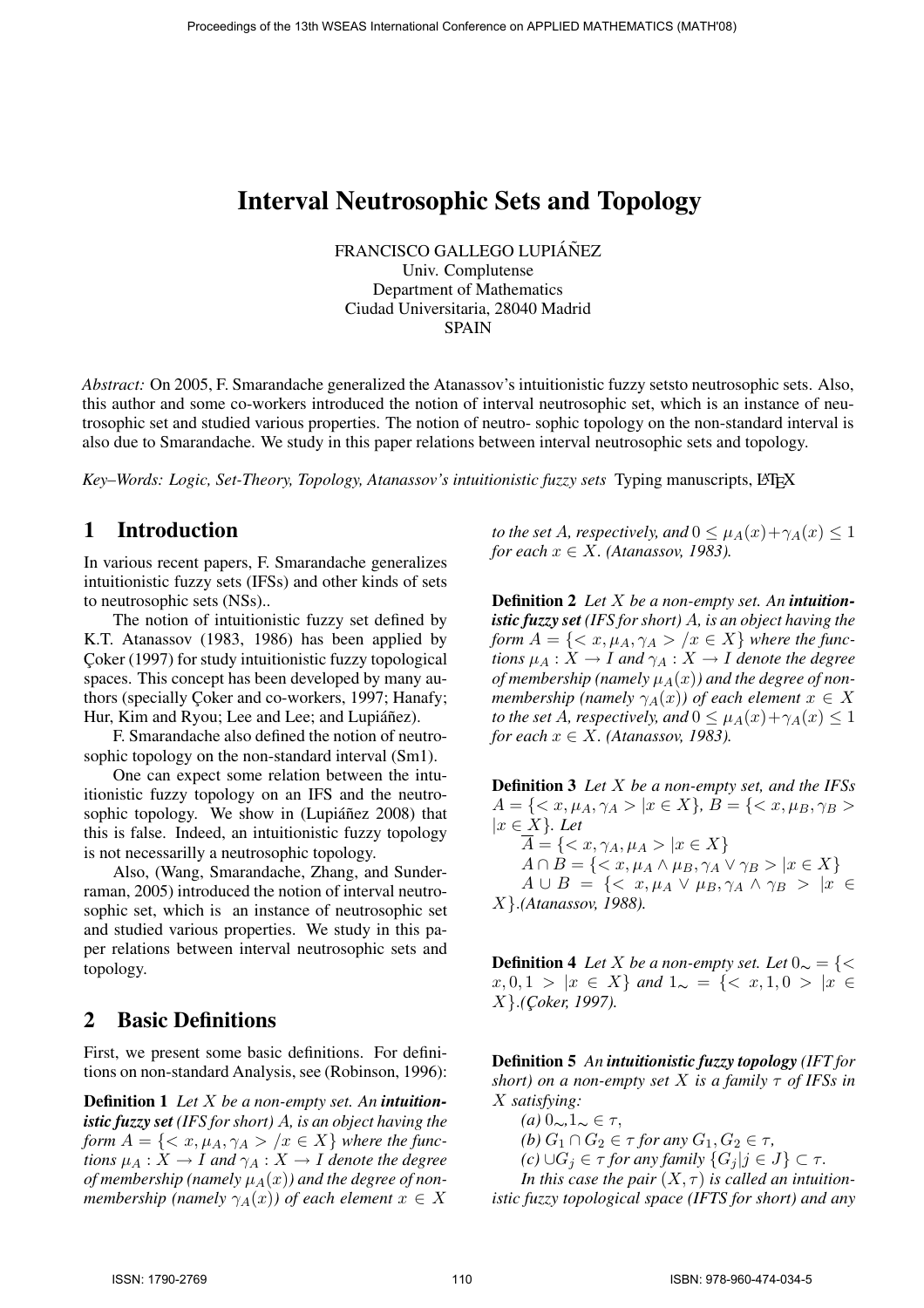*IFS in* τ *is called an intuitionistic fuzzy open set (IFOS for short) in X. (Coker, 1997).* 

Definition 6 *Let* T*,* I*,*F *be real standard or nonstandard subsets of the non-standard unit interval*  $[-0, 1^+]$ , with

 $\sup T = t_{\sup}$ ,  $\inf T = t_{\inf}$ 

 $\sup I = i_{\sup}$ ,  $\inf I = i_{\inf}$ 

 $\sup F = f_{\sup}$ ,  $\inf F = f_{\inf}$  *and*  $n_{\sup} = t_{\sup} +$  $i_{\text{sup}} + f_{\text{sup}}$   $n_{\text{inf}} = t_{\text{inf}} + i_{\text{inf}} + f_{\text{inf}}$ ,

T*,* I*,*F *are called neutrosophic components. Let* U *be an universe of discourse, and* M *a set included in* U*. An element* x *from* U *is noted with respect to the set*  $M$  *as*  $x(T, I, F)$  *and belongs to*  $M$  *in the folloing way: it is* t% *true in the set,* i% *indeterminate (unknown if it is) in the set, and* f% *false, where* t *varies in* T*,* i *varies in* I*,* f *varies in* F. *The set* M *is called a neutrosophic set (NS). (Smarandache, 2005).*

*Remark. All IFS is a NS.*

Definition 7 *Let* X *be a space of points (objects) with generic elements in* X *denoted by* x*. An interval neutrosophic set (INS)* A *in* X *is characterized* by *thuth-membership* function  $T_A$ , *indeteminacymembership function* I<sup>A</sup> *and falsity-membership function* FA*. For each point* x *in* X*, we have that*  $T_A(x)$ ,  $I_A(x)$ ,  $F_A(x) \in [0,1]$ . (Wang, Smarandache, *Zhang, and Sunderraman, 2005).*

*Remark. All INS is clearly a NS.*

Definition 8 *a) An interval neutrosophic set* A *is empty if*  $\inf T_A(x) = \sup T_A(x) = 0$ ,  $\inf T_A(x) = 0$  $\sup I_A(x) = 1$ ,  $\inf F_A(x) = \sup F_A(x) = 0$  *for all* x *in* X.

*b)* Let  $0 \leq 0, 1, 1 >$  and  $1 \leq 1, 0, 0 >$ .*(Wang, Smarandache, Zhang, and Sunderraman, 2005).*

**Definition 9** Let  $C_N$  denote a *neutrosophic complement of* A.

*Then*  $C_N$  *is a function*  $C_N : N \to N$  *and*  $C_N$ *must satisfy at least the following three axiomatic requirements:*

*1.*  $C_N$  (0) = 1 *and*  $C_N$  (1) = 0 *(boundary conditions).*

*2. Let* A *and* B *be two interval neutrosophic sets defined on* X, if  $A(x) \leq B(x)$ , then  $C_N(A(x)) \geq$  $C_N(B(x))$ , for all x in X. (monotonicity).

*3. Let* A *be an interval neutrosophic set defined on* X, then  $C_N$   $(C_N(A(x))) = A(x)$ , for all x in X. *(involutivity).(Wang, Smarandache, Zhang, and Sunderraman, 2005).*

**Definition 10** Let  $I_N$  denote a **neutrosophic inter***section of two interval neutrosophic sets* A *and* B*. Then*  $I_N$  *is a function*  $I_N$  :  $N \times N \rightarrow N$  *and*  $I_N$ *must satisfy at least the following four axiomatic requirements:*

*1.*  $I_N(A(x),1) = A(x)$ , for all x in X. (bound*ary condition).*

2.  $B(x) \leq C(x)$  *implies*  $I_N(\mathcal{A}(x), \mathcal{B}(x)) \leq$  $I_N(A(x), C(x))$ , for all x in X. (monotonicity).

3.  $I_N(A(x), B(x)) = I_N(B(x), A(x))$ *, for all x in* X*. (commutativity).*

4.  $I_N \t (A(x), I_N(B(x), C(x))) =$  $I_N(I_N(A(x),B(x)),C(x))$ , for all x in X. (as*sociativity).(Wang, Smarandache, Zhang, and Sunderraman, 2005).*

**Definition 11** Let  $U_N$  denote a *neutrosophic union of two interval neutrosophic sets* A *and* B. Then  $U<sub>N</sub>$ *is a function*  $U_N : N \times N \to N$ 

*and* U<sup>N</sup> *must satisfy at least the following four axiomatic requirements:*

1.  $U_N(A(x),0) = A(x)$ , for all x in X. (bound*ary condition).*

2.  $B(x) \leq C(x)$  *implies*  $U_N(A(x), B(x)) \leq$  $U_N(A(x), C(x))$ , for all x in X. (monotonicity).

3.  $U_N(A(x), B(x)) = U_N(B(x), A(x))$ , for all x *in* X*. (commutativity).*

4.  $U_N(A(x), U_N(B(x), C(x)))$  =  $U_N(U_N(A(x),B(x)),C(x))$ , for all x in X. *(associativity). (Wang, Smarandache, Zhang, and Sunderraman, 2005).*

## 3 Results

**Theorem** Let A be an IFS in X, and  $j(A)$  be the cor*responding INS. We have that the complement of*  $j(A)$ *is not necessarily*  $j(A)$ .

**Proof.** If  $A = \langle x, \mu_A, \gamma_A \rangle$  is  $j(A) = \langle x, \mu_A, \gamma_A \rangle$  $\mu_A$ ,  $0$ ,  $\gamma_A >$ .

Then , for  $0 \sim \frac{-1}{x}, 0, 1 > \text{is } j(0 \sim) = j \leq x, 0, 1 >$  $) = 0, 0, 1 > 0 = 0, 1, 1 > 0$ for  $1_{\sim} = \langle x, 1, 0 \rangle$  is  $j(1_{\sim}) = j(\langle x, 1, 0 \rangle)$  $) = <1, 0, 0> = 1$ 

Thus,  $1_{\sim} = \overline{0_{\sim}}$  and  $j(1_{\sim}) = \underline{1} \neq C_N(j(0_{\sim}))$ because  $C_N$  (1) = 0  $\neq j(0)$ .

Definition 12 *Let's construct a neutrosophic topology on* NT =]−0, 1 <sup>+</sup>[*, considering the associated family of standard or non-standard subsets included in* NT*, and the empty set which is closed under set union and finite intersection neutrosophic. The interval* NT *endowed with this topology forms a neutrosophic topological space. (Smarandache, 2002).*